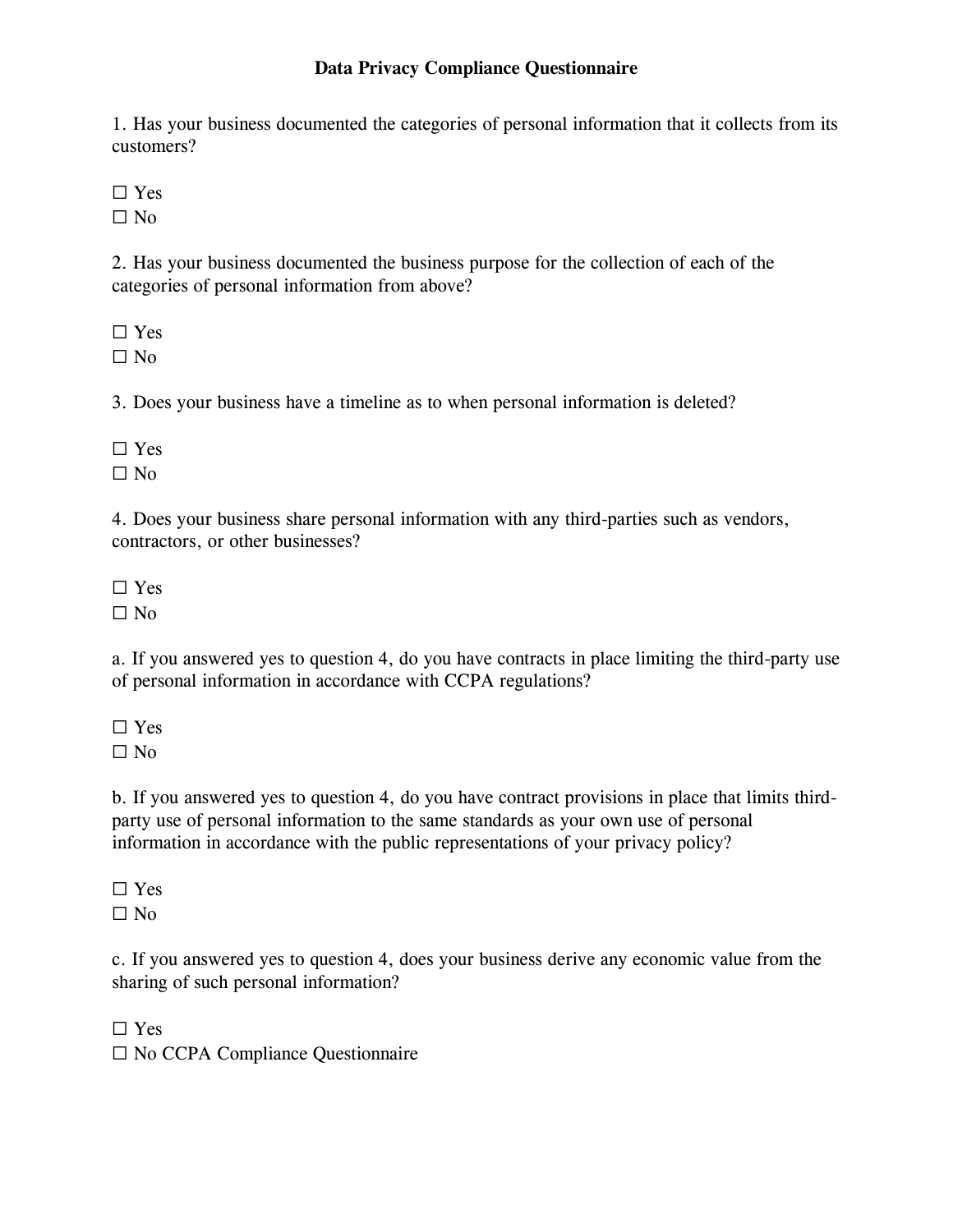## **Data Privacy Compliance Questionnaire**

5. Does your business have a method of receiving consumer rights requests in place and a person dedicated to addressing such requests?

☐ Yes

 $\square$  No

6. Does your business have a method of verifying the identity of consumers who submit requests to access, modify, or delete personal information?

☐ Yes

 $\Box$  No

7. Does your business have a method to retrieve all personal information collected from a specific consumer upon such a request?

☐ Yes

 $\square$  No

8. Does your business have a method in place to modify and/or delete all personal information of a specific consumer upon request?

☐ Yes  $\square$  No

9. In relation to consumer requests, does your business have a system or protocol in place to confirm receipt of consumer requests and provide information about the processing of such a request within 10 business days of the request?

☐ Yes

 $\square$  No

10. Does your business also have a system or protocol in place to respond to a request to access or delete personal information of a specific consumer within 45 days or receipt?

☐ Yes  $\Box$  No

11. Does your business have a dedicated employee or service provider in charge of implementing reasonable security protocols for the protection of personal information?

☐ Yes

☐ No CCPA Compliance Questionnaire